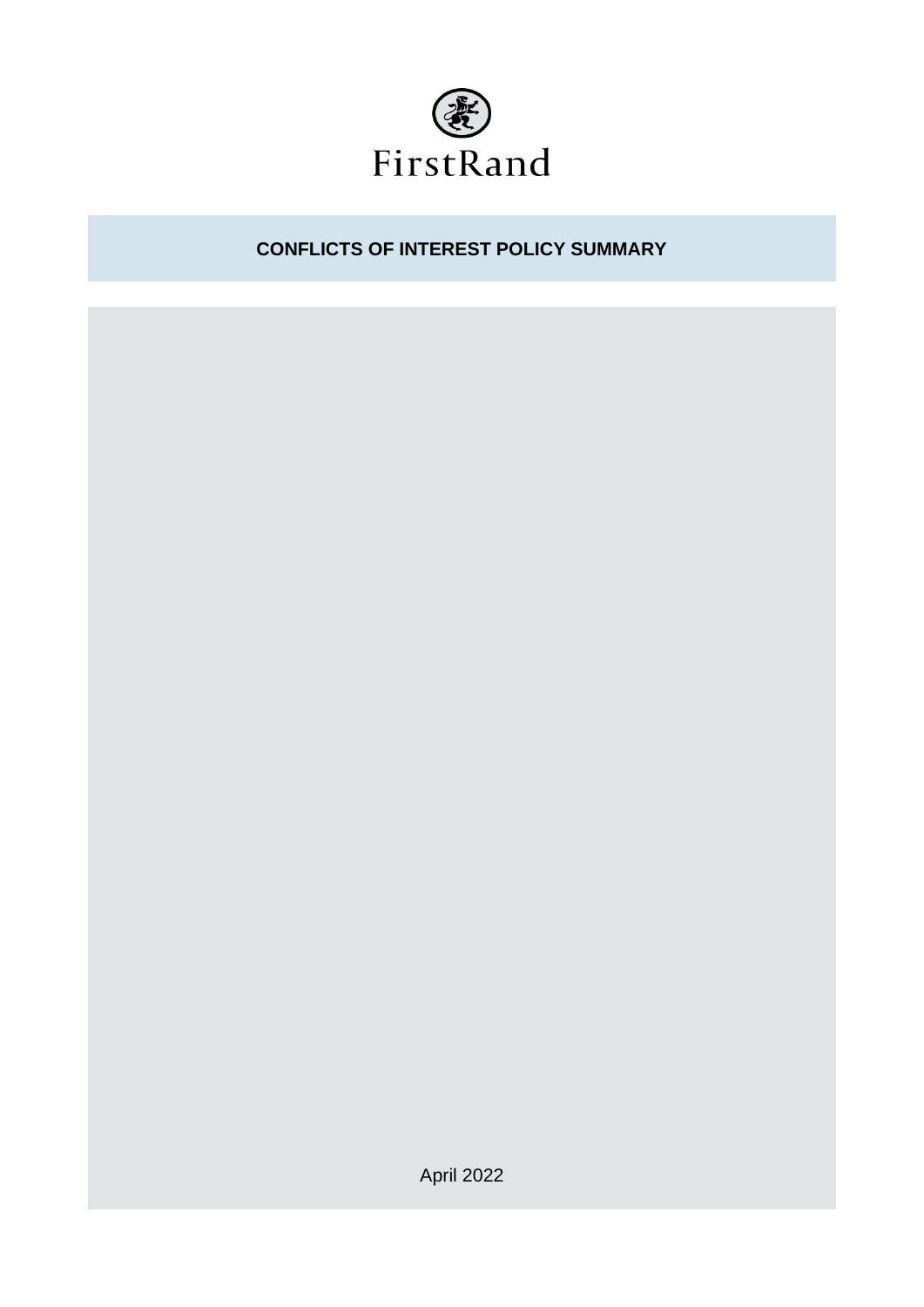

## **TABLE OF CONTENTS**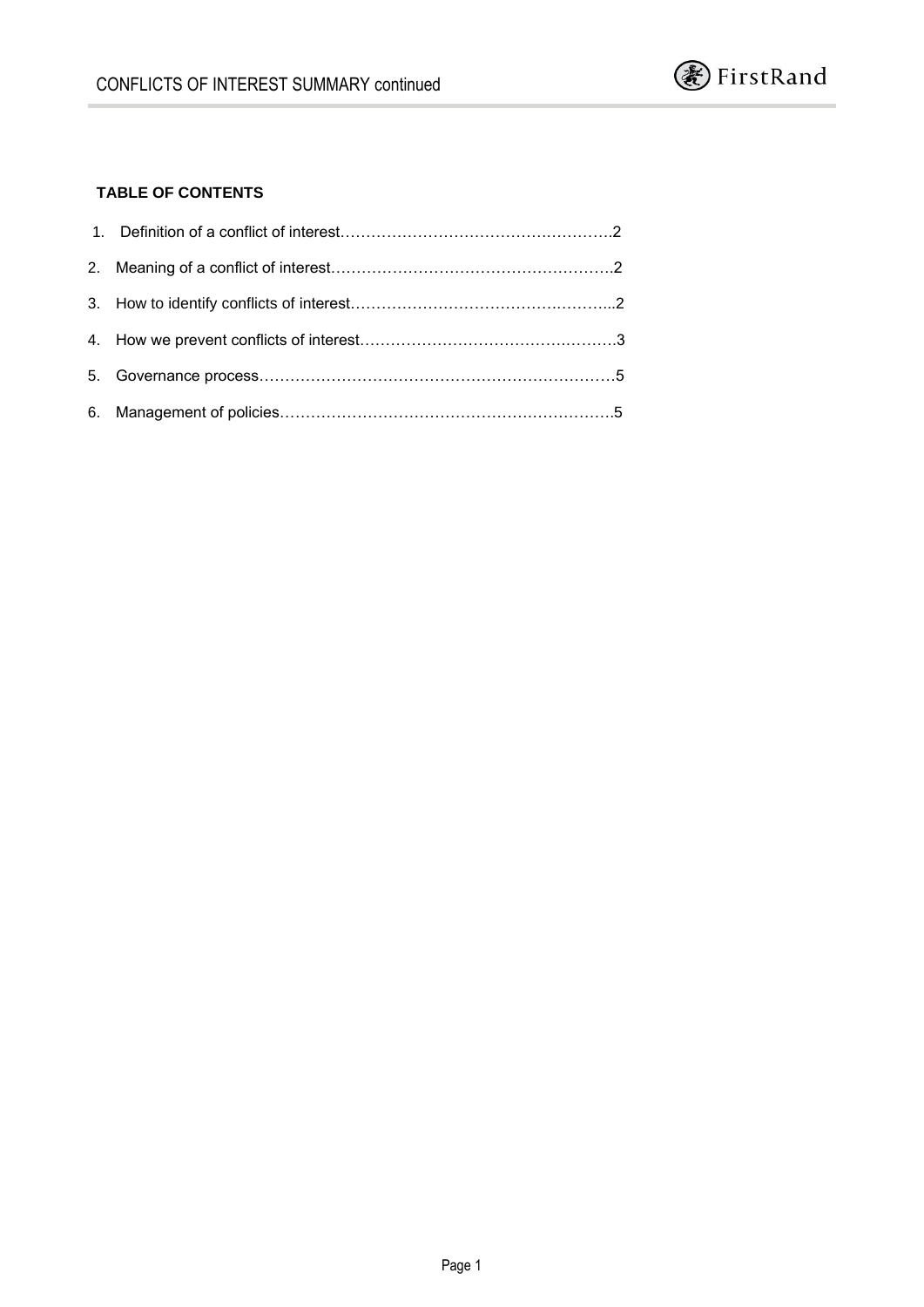This document ('Summary') provides clients with a summary of the 'Conflicts of Interest Policy' of the UK operations of FirstRand Bank Limited (London branch) ('FirstRand') and FirstRand Securities Limited (together 'FirstRand', 'we', 'our' or 'us').

FirstRand's Conflicts of Interest Policy sets out the framework for identifying, preventing, and managing conflicts of interest, whether actual, potential, or perceived, as required by the Markets in Financial Instruments Directive 2014/65/EU as implemented and onshored in the UK (as amended from time to time) and the relevant rules of the Financial Conduct Authority ('FCA') Handbook (together 'UK MiFID'). The Conflicts of Interest Policy applies to all FirstRand employees, contractors, and consultants ("staff").

#### 1. Definition of a conflict of interest

A conflict of interest can arise in circumstances where the interests of a client or potential client may be incompatible with those of another client, a counterparty, staff or with FirstRand itself.

FirstRand takes appropriate steps to identify and to prevent or manage conflicts of interest between the firm and its clients, between different clients of the firm, and with staff.

#### 2. Meaning of a conflict of Interest

Conflicts of interests can arise when staff have personal, business, or other competing interests that conflict with client interests or with the interests of FirstRand, or where FirstRand's interests (including those of any person direct or indirectly linked to FirstRand by control) may differ from the interests of a client, customer, or counterparty.

For example, when FirstRand:

- o makes a financial gain or avoids a financial loss at the expense of a client, customer, or counterparty.
- o competes for the same business as a client.
- $\circ$  has an incentive to favour the interests of one client, or a group of clients or customers, over those of another client or another group of clients or customers.
- o has confidential knowledge about its clients that is advantageous to its own interests or those of another client's; or
- $\circ$  fails to meet its client's objectives or its regulatory and/or fiduciary obligations.

#### 3. How to Identify conflicts of interest

The firm provides guidelines and appropriate training to staff on the identification of conflicts of interest (with reference to the specific investment services and activities and ancillary services carried out by or on behalf of FirstRand) and steps to be taken for the prevention or management of such conflicts of interest.

Staff are required to exercise their good judgement in the identification of and responses to any potential conflict situations and follow due processes as set out in the Conflicts of Interest Policy. Staff are required to recognise and know how /where to seek assistance or to escalate any issues in a timely fashion. If a conflict of interest or potential conflict of interest is identified by a staff member, they are required to report the conflict to their supervisor or to Compliance directly. If the supervisor determines that there is a conflict of interest, the supervisor will notify Compliance of the conflict of interest and appropriate steps will be taken to prevent or manage the conflict through the escalation process.

In addition, all staff must disclose any personal conflicts appropriately to both their manager and to Compliance. It is the responsibility of all individual business groups working in FirstRand to understand the obligation to check whether a new or proposed activity may create a conflict with any existing or proposed activities or relationships within FirstRand.

#### 4. How we prevent and manage conflicts of interest

FirstRand has put in place systems and controls to prevent or manage conflicts of interests which include:

FirstRand uses information barriers to control the flow of confidential and/or material non-public information. Information barriers are implemented through organisational structures, procedural controls, and physical separation. Such measures prevent or control the exchange of information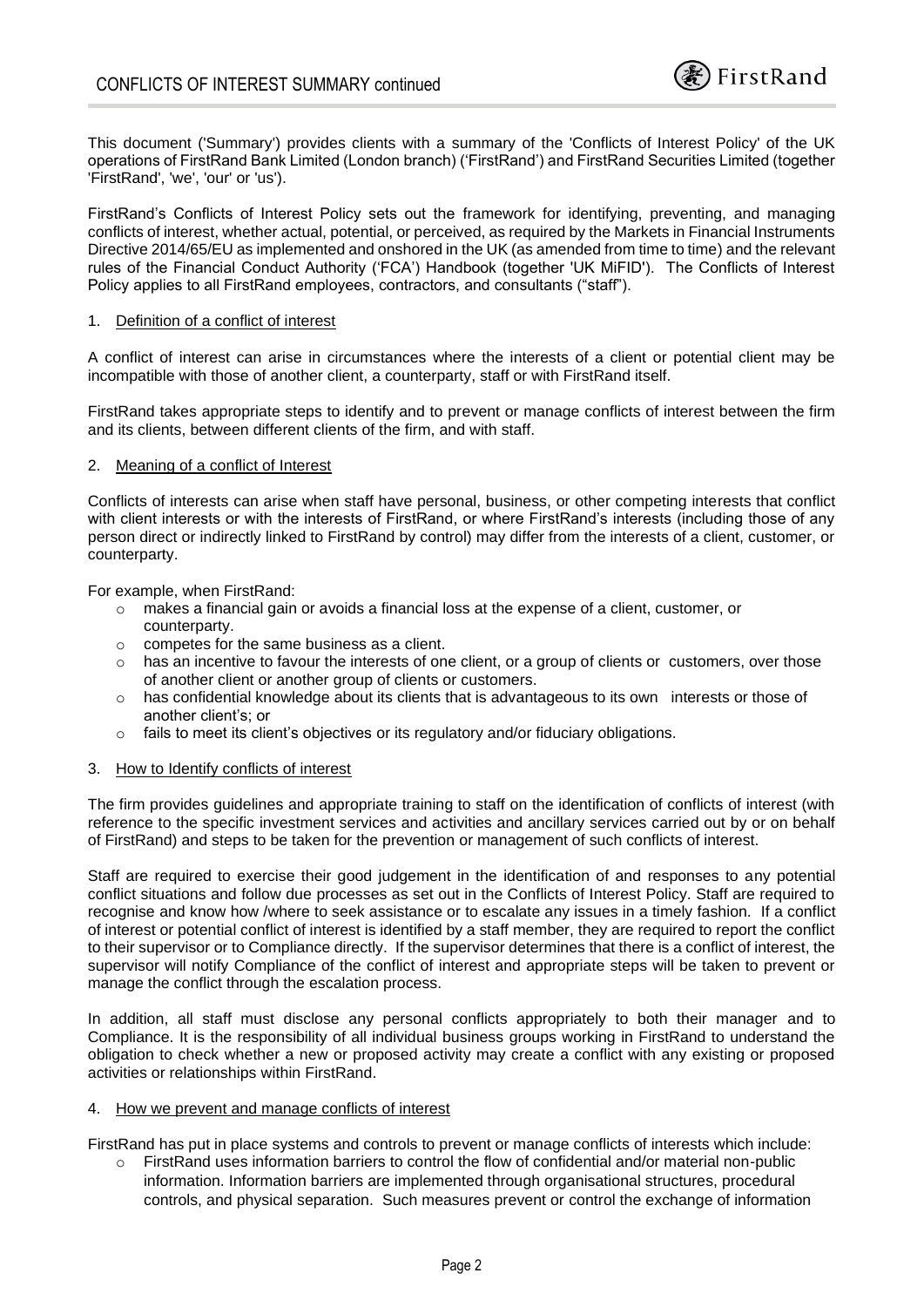between relevant persons engaged in activities involving a risk of a conflict of interest where ethe exchange of that information may harm the interests of one or more clients.

- $\circ$  there is no direct link between the remuneration of persons principally engaged in an activity and the remuneration of, or revenues generated by, different persons principally engaged in another activity, where a conflict of interest may arise in relation to those activities.
- $\circ$  where a conflict or potential conflict is identified within the FirstRand group it is recorded and appropriate escalation procedures have been established to allow for an appropriate response from both senior management and compliance.
- o records of identified conflicts of interest or potential conflicts of interest are reported to senior management at least on an annual basis.
- $\circ$  taking remedial measures to avoid of conflicts that may have a serious impact.
- o to allow for disclosure of conflicts of interest to clients where disclosure is seen as the best course of action (noting that disclosure is a measure of last resort where effective organisational and administrative arrangements are not sufficient to ensure with reasonable confidence that risks of damage to the interests of clients will be prevented).
- o watch lists containing confidential information are maintained by the FirstRand Bank Control Room. Watch lists are used to monitor FirstRand's transactions where FirstRand are in possession of confidential information that may be material and price sensitive.
- o restricted list: FirstRand places issuers/securities on a 'Restricted List' to manage activities within FirstRand (for example sales, trading, and research activities) that must be restricted or prohibited because of FirstRand's involvement in material transactions, or due to legal, regulatory or policy requirements.
- $\circ$  staff member's personal account dealing activities, which may give rise to potential conflicts, are subject to prior disclosure and the subsequent provision of confirmations. All staff personal account dealing activities are subject to monitoring and data is provided to senior management in regular reporting. FirstRand has a 'Personal Account Dealing Policy' in place.
- o staff that carry out activities or provide services to clients whose interests may conflict with FirstRand or those of any individual staff member are supervised by Head of the Business Unit.
- o each business unit is responsible for the management of conflicts clearance guidelines based on the business activities they are engaged in; and
- o all business units within FirstRand have a dedicated Head to ensure separate supervision of staff.
- $\circ$  FSR external appointments policy restricts employees to assuming only ONE non-exec roles to external companies in a professional capacity. Appointments to competitors, clients or listed entities are not permitted. Approval process outlined for all appointments.
- o employee personal interests are declared on the Declarations of Interest (DoI) system and mandatory annual mandatory updates are applicable to all staff. completion threshold determined by FSR Ethics – reporting and escalation measures via governance committees to meet thresholds. New joiners to bank are required to disclose personal interests via onboarding forms.
- o DoI declarations include line manager approval and consultation with compliance through automated processes
- o DoI includes ownership interests, additional work performed (e.g., non- executive roles, advisory services etc) and close relationships including suppliers to FSR.
- o activities are monitored (via mobile phone, landline, electronic messaging, and email) and all trading activities are subject to surveillance via automated solution. Escalation procedures exist if any potential abusive behaviours are identified
- o all Committee members are above the wall- refusal if members are conflicted
- $\circ$  credit acts as gatekeepers to sharing credit information restrictions on sharing with public side or where purpose of use of info differs
- $\circ$  control Room reviews all committee papers and populates conflicts register with transaction opportunities.
- o conflicts register entries are screened again DoI data to identify employee/client conflicts, against FSR group structure to identify bank/client conflicts and existing opportunities on the conflicts register to identify client/client conflicts.
- o monthly reconciliation of conflicts registers with internal DCF report to identify successful transactions